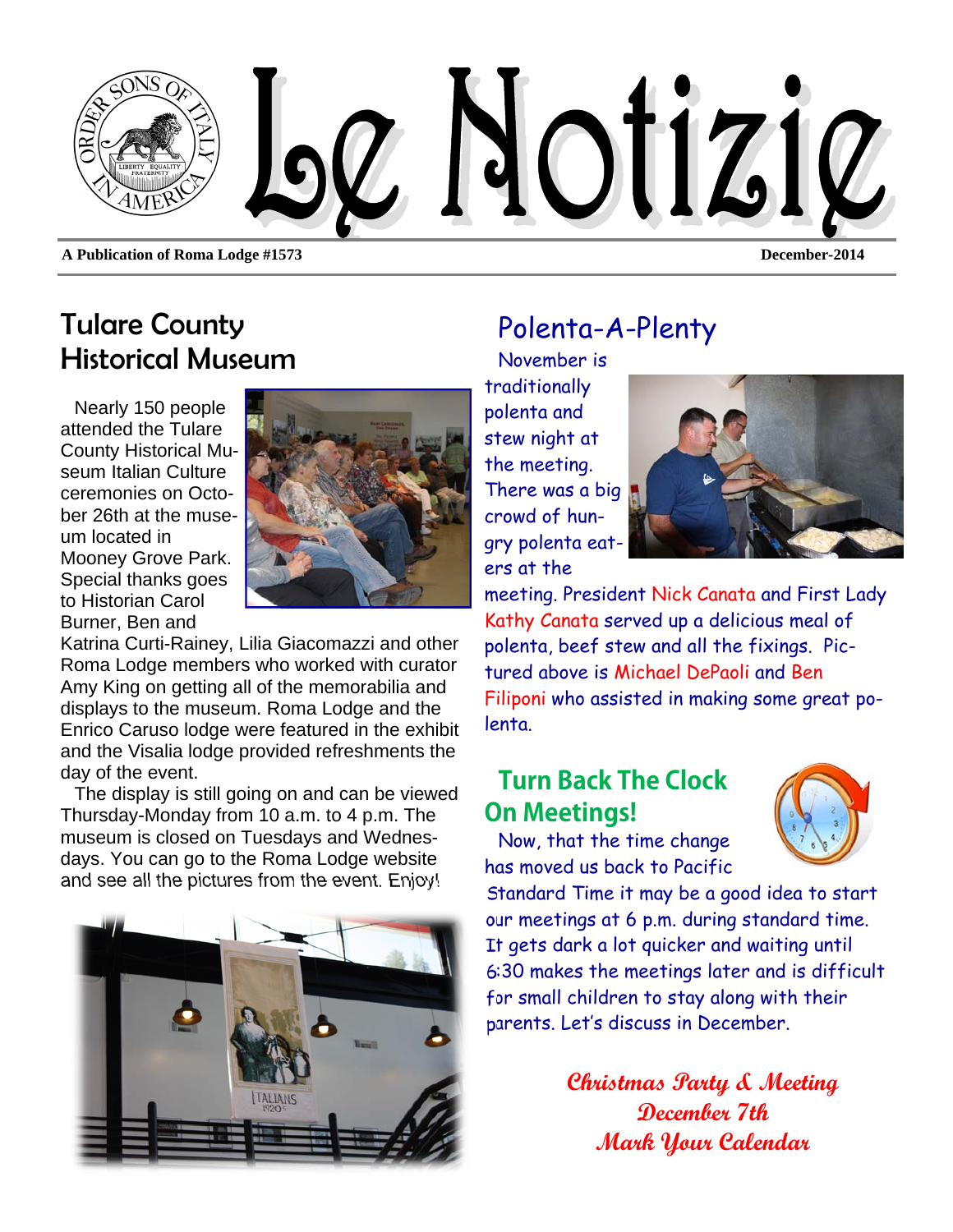# *Due Process! Heralds Message*

**H B R Pold on to your checkbooks be-**<br>
cause your Roma Lodge dues are<br>
chart below the dues for Roma Lodge members cause your Roma Lodge dues are about to increase. As shown in the

|                          | Dues Increase From 2011 |             |            |             |             |                      |
|--------------------------|-------------------------|-------------|------------|-------------|-------------|----------------------|
|                          | 2011                    | 2015        | 2016       | 2017        |             | Over 2011 % Increase |
| Grand Lodge Per Capita   | \$20.51                 | Ś.<br>30.51 | Ś<br>31.51 | 32.51<br>S. | 12.00<br>S  | 59%                  |
| Supreme Lodge Per Capita | \$21.00                 | 21.52<br>Ś  | 21.52<br>Ś | Ś.<br>21.52 | 0.52<br>Ś   | 2%                   |
| II Leone                 | 4.98<br>S               | \$<br>4.98  | 4.98<br>Ś  | 4.98<br>s   | S           | 0%                   |
| Scholarship Assessment   | 0.74<br>S.              | Ś<br>0.74   | Ś<br>0.74  | 0.74<br>Ś.  |             | 0%                   |
| Life Insurance           | \$15.00                 | Ś<br>15.00  | Ś<br>15.00 | Ś.<br>15.00 | Ś           | 0%                   |
| Total                    | \$62.23                 | 72.75<br>Ś  | 73.75<br>Ś | 74.75<br>Ś. | 12.52<br>Ś  | 20%                  |
| Social Member            | \$47.23                 | 57.75<br>s  | 58.75<br>Ś | 59.75       | 12.52<br>S. | 27%                  |
| Junior Member            | 6.36                    | 6.36        | 6.36       | 6.36        |             | 0%                   |

will be increase to \$75 for regular members starting January 1, 2015. The lodge members decided to bite the bullet and cover the next three years of proposed increases by the Grand and Supreme Lodges. Social members will increase to \$60 with the only difference being the mortuary benefit. So where is the increase in your dues going?

Looking at the chart it is interesting to note how and where your dues have increased from 2011. In 2017 your dues will have increased *20%.* 

However that 20% increase will be a result of a *59%* increase in the Grand Lodge dues and only a *2%* in the Supreme Lodge dues with everything else remaining the same! *REALLY!* 

It is pretty ironic that it has been stated in the *IL Leone* that the newspaper is losing \$14,000 and yet the contribution from your dues for the newspaper has remained the same for the last 5 years! Maybe the *IL Leone* should be optional, funded through subscriptions and stand on its own. Members should have the option to receive the newspaper and subscribe to it if they choose to do so. I'm assuming that if it is so far in the red that the Grand Lodge is picking up the tab for the loss.

If the Grand Lodge made the *IL Leone* self sustaining through subscriptions, advertising and donations it would benefit members who wanted the publication without adding it to the cost of dues. I do notice in the publication that you can get a subscription for \$20 per year, however, you get the issues for free if you are a member and the cost of \$4.98 comes out of your dues. *Uh!* 

They should also think about notifying members who would like to be sent an electronic version of

the publication or view it on the Grand Lodge website. They would save printing costs, postage and labor costs. Just a thought.

It is a bit ironic that the Grand Lodge can increase their dues by 59% and leave all the other costs the same. Does the Supreme lodge do a better job of managing their income and expenses and therefore are only asking for a 52 cent increase over the next three years!

State President *Lynn Lawrence-Murphy* wrote in her column that *"I need you to share your concerns and needs with me if I am to truly represent you."* She goes on to explain we need open communication and transparency. *Great!* 

So let's have the Grand Lodge post all income and expenses, along with a balance sheet, in the *IL Leone* well in advance of the convention. In so doing lodge members can discuss and direct their delegates on how to vote for future dues increases and budgets.

Do you know how many lodge members there are in the state? I looked at the website and could not find that information. From 1925, with the formation of the first lodge in Oakland, to the last lodge on May 4th, 2013 the Ryan Bonaminio #2879 in Riverside there have been 109 lodges started in the Grand Lodge organization. The website lists 75 lodges remain, however, on the OSIA website it only lists 49 lodges in California. So who really knows.

Doing the math, let's assume that each lodge averages 100 members, and we had 65 lodges, that would mean there would be 6,500 regular members. Because of the dues increase let's assume that we lost 10% of our regular membership. That would be 650 members. For the Grand Lodge alone that would be a total of \$208,000. The Grand Lodge has to understand that they are taking a big risk in increasing dues which may cause members to drop out and smaller lodges to close. If we want open communication and transparency then let's get the budget sent to all lodges so they can give their input.

*Dues increases without a good "dues process" showing lodge members the justification of those increases is not a good idea!*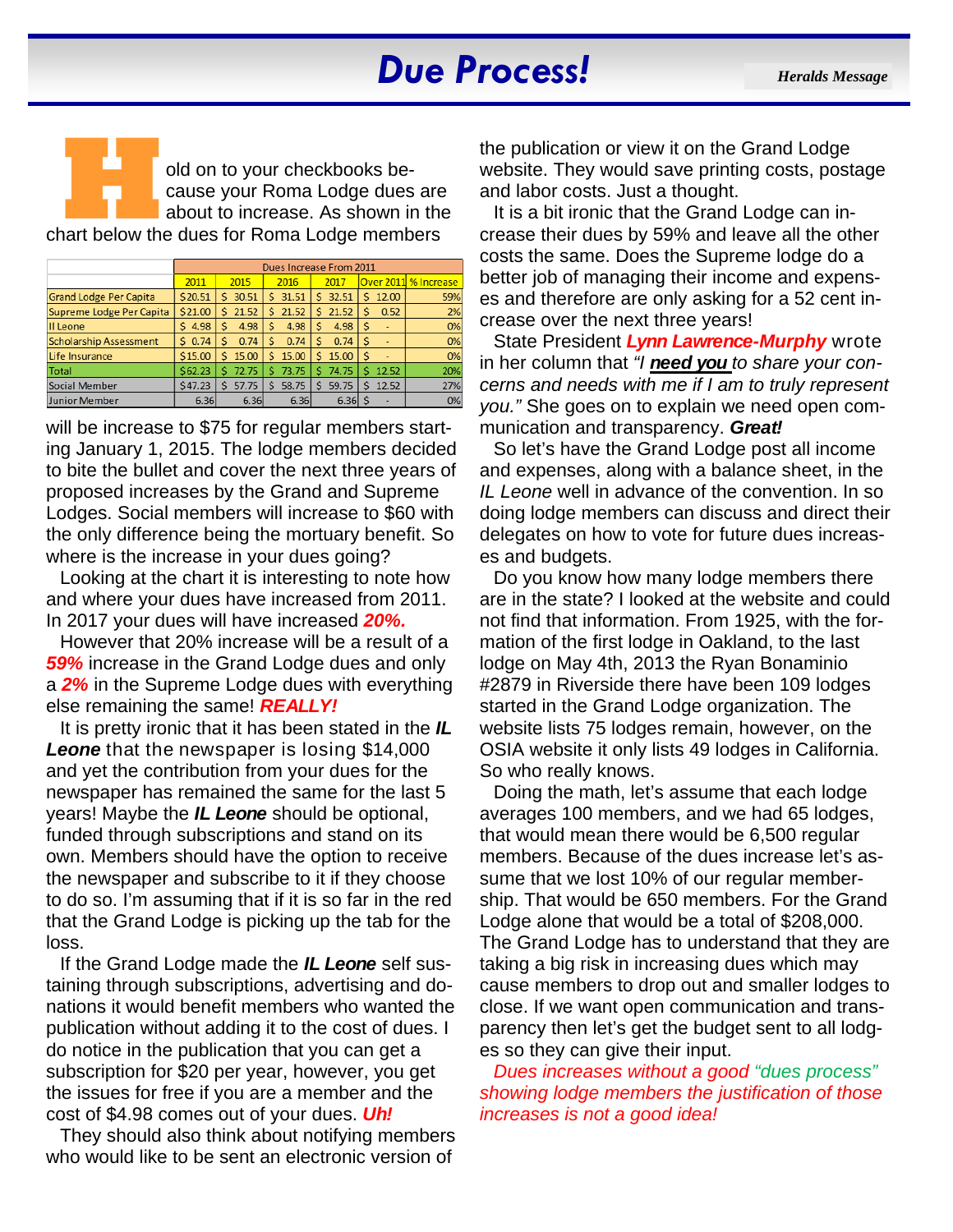# **Christmas Party December 7th!**

Our annual Christmas dinner and program will be *Sunday, December 7th* at the social hall at the World Ag Expo. Each member is asked to bring items for our new charity the *Tulare Lighthouse Rescue Mission.* 

Those wishing to help cook should plan on arriving at 10:30 a.m., table decorators at 11:30 a.m. and servers at 12:45 p.m. Lunch will be served at 1:00 p.m.

Remember our Christmas lunch is free for members and only \$5 for guests. Each family is asked to bring a pie, cookies or dessert.

We would like all of you to share your talent for our program. Lets have a great turn out this year. Santa will be there with goodies for the kids. *Contact Kathy Canata* if you would like to participate in the talent show. If you can help with the lunch, decorations, or cleaning up, please contact *Cathy Mederos, 687-1112*. Our December meeting will be conducted at 12:30 p.m. Election of officers will be conducted.

### **Bring Your Items for the Lighthouse Rescue Mission on December 7th!**



The Lighthouse Rescue Mission needs floor cleaners, Ajax, Laundry Soap, Air Fresheners, Window Cleaner, Toilet Paper, Paper Tow-

els, Tri-Fold Towels, Toilet Seat Covers, Feminine Products, Diapers, Lice Shampoo, Mops, Brooms, Food Handling Gloves, Deodorant, Toothpaste, Bus Passes, Gift Cards or monetary donations.

We have invited a few of the Rescue Mission repre- **Sunshine Committee** sentatives to join us for lunch and pickup the items that have been donated.

### *Sheepish Grin!*

For the second year in a row, Roma Lodge member *Lauren Costa* won top honors in the *"Make it with Wool"* contest by making her own wool outfit and will be moving on to the next level of competition. Lauren is also the top golfer at Reedley High School and qualified for the regional competition.



### *2015-16 Officer Nominations*

Under the leadership of nomination committee chair Charlie Pitigliano the committee is recommended the following members to serve as officers for the 2015-16 terms. *Anyone who would like to run for an office can be nominated at the meeting on December 7th from the floor.* 

> 2015-2017 Roma Lodge Officers (Incumbents in Blue)

President David DePaoli Vice President Michael DePaoli Past President Nick Canata Treasurer Karen Pedroncelli Recording Secretary Giovanna DePaoli Financial Secretary Cathy Mederos Orator Gary Dutto Historian Elisabeth Curti Guard Ken Bertorelli Chaplain **Pam Sola** Herald **Larry Dutto** Trustee **Dominic Pitigliano** Trustee Daniel Dutto Trustee Mike Saltzman Trustee Rob Pinkerton Trustee Matt Watkins-Chair

### **Mistress of Ceremonies**

Kathy Canata Frances Della **State Deputy**  Lilia Giacomazzi

Get well wishes are extended to *Louie Clarot*  who has been dealing with health issues. The lodge extends its thoughts and prayers to members *Lena, Trudi, Albert and the entire Briano Family with the* passing of *Dena Briano-Supino* on November 16, 2014.

### Ravioli's On Sale!

Ken Curti has several 10 pound bags of raviolis to sell. They are only \$30 per bag and would be perfect for holiday meals. *Contact Kenny @ 288- 2144 and make arrangements to get yours!*